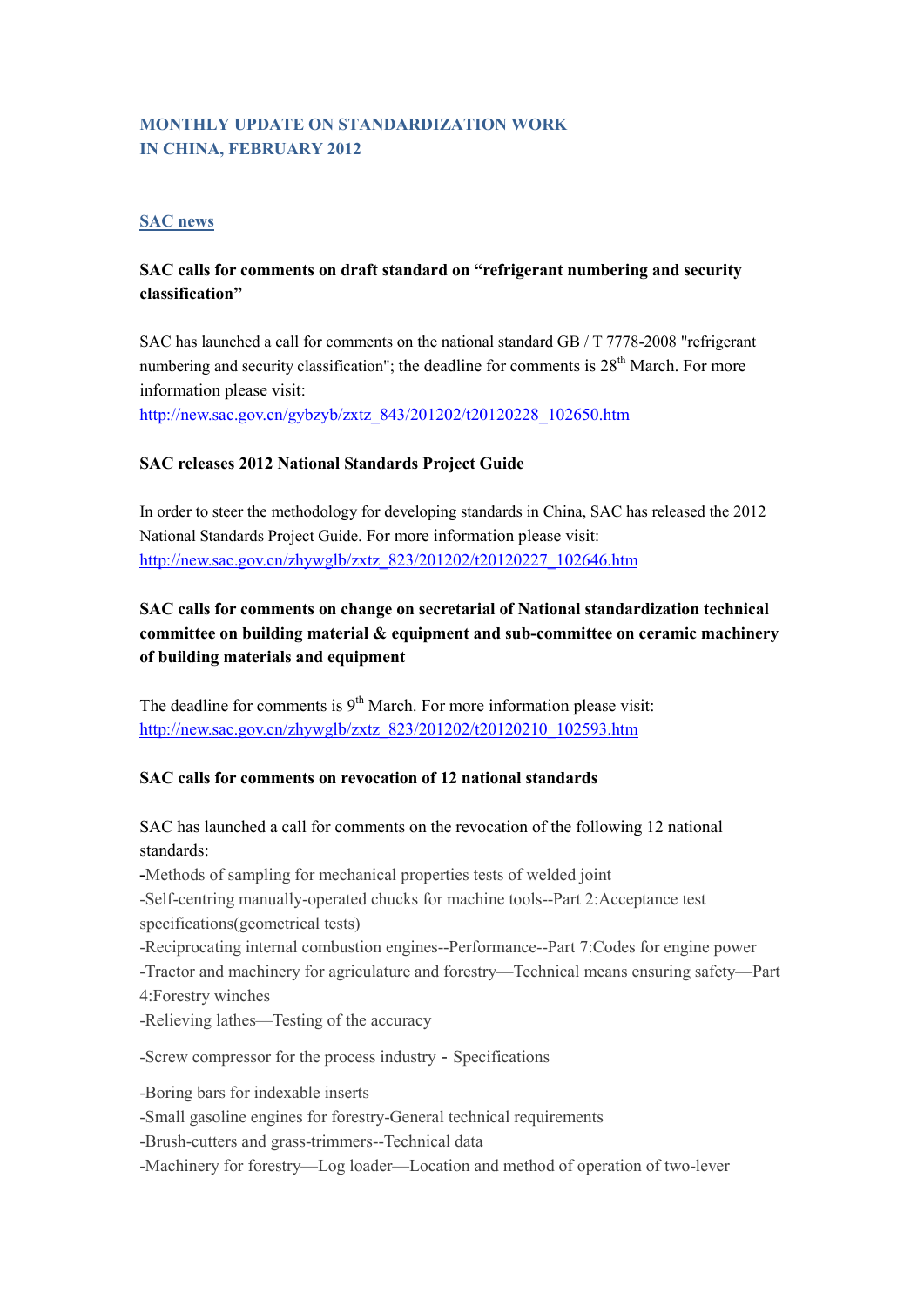operator controls

-Non-destructive testing--Penetrant flaw detectors--General technical requirements -Non-destructive testing--Radiography of welds and viewing conditions for films--Utilization of recommended patterns of image quality indicators(ISO 2504:1973,Radiography of welds and viewing conditions for films--Utilization of recommended patterns of image quality indicators

The deadline for comments is  $13<sup>th</sup>$  March. For more information please visit: [http://new.sac.gov.cn/zhywglb/zxtz\\_823/201202/t20120213\\_102600.htm](http://new.sac.gov.cn/zhywglb/zxtz_823/201202/t20120213_102600.htm)

### **GB4943.1-2011 product safety approved as a national compulsory standard**

GB4943.1-2011 "product safety" has been approved as a national compulsory standard and will come into effect as part of the CCC regime December 1 2012. The standard mandates that ICT products unable to operate to at least 5000m of elevation must be explicitly labelled. For more information please visit: [http://new.sac.gov.cn](http://new.sac.gov.cn/zhywglb/zxtz_823/201202/t20120210_102593.htm)

# **SAC calls for comments on the Adjustment of GB/T 7778-2008, the Numbering and Safety Classification for Coolants**

For more information please visit: [http://www.sac.gov.cn/gybzyb/zxtz\\_843/201202/t20120228\\_102650.htm](http://www.sac.gov.cn/gybzyb/zxtz_843/201202/t20120228_102650.htm)

### **CCSA news**

### **CCSA calls for comments on series of ICT standards**

The China Communications Standards Association has released a series of calls for comments on the following standards and technical reports:

- "Technical Reports 800MHz/2GHz cdma2000 Digital Cellular Mobile Communication Network Evolution high-speed packet data (eHRPD,) " (deadline: 19 March 2012)

- "Technical Report cdma2000/cdma2000 eHRPD, dual-mode digital mobile communication terminal technical requirements and test methods" (deadline: 19 March 2012)

- "800MHz/2GHz cdma2000 digital cellular mobile communication network equipment technical requirements for High Rate Packet Data (HRPD) (first stage) access terminal (AT) and test methods for Approval of publicity" (deadline: 18 March 2012)

- "800MHz/2GHz cdma2000 digital cellular mobile communication network equipment technical requirements for High Rate Packet Data (HRPD) (Phase II) access terminal (AT) and test methods" (deadline: 18 March 2012)

- "800MHz/2GHz of cdma2000 Digital Cellular Mobile Communication Network technology requirements for Approval of publicity of the mobile station and test methods - Part 1" (deadline: 18 March 2012)

- "Communication standard class technical report "access network technical requirements for the integration of 10 Gigabit Passive Optical Network (10G-CPON)" (deadline: 18 March 2012)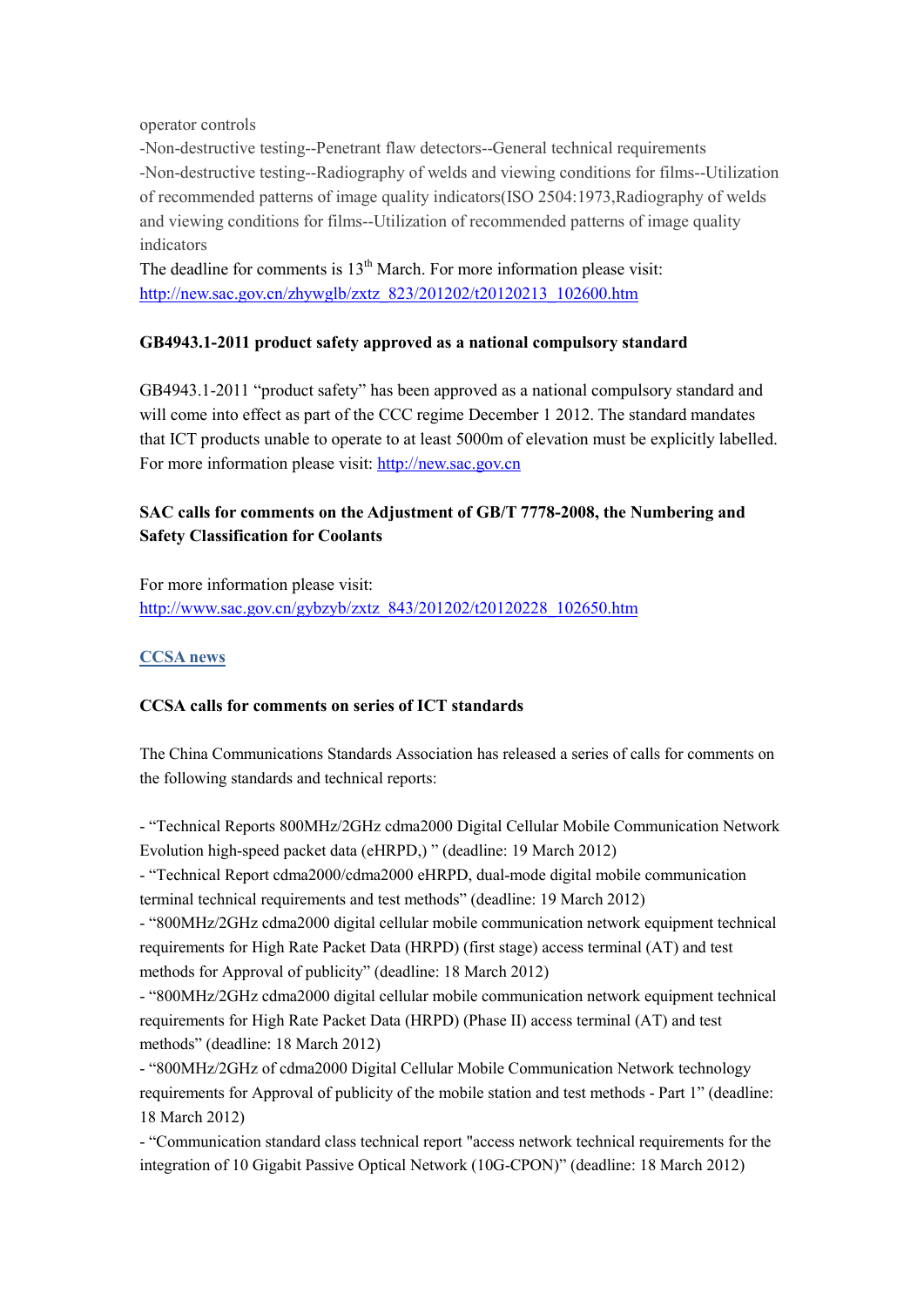- "Digital switches and digital trunk interface (048Kbit / s) parameters and digital trunk interface between the transmission characteristics and test methods" (deadline: 18 March 2012)

- "Next-generation network (NGN) to support the capacity needs of the multimedia call center business " (deadline: 18 March 2012)

- "Support cluster business the SCDMA broadband wireless access system systems technology requirements" (deadline: 18 March 2012)

- "Electromagnetic Compatibility high-altitude electromagnetic pulse (HEMP) and other radiation interfere with the protective equipment test methods" (deadline: 14 March 2012)

- Technical Report on "public Radio dedicated broadband wireless access systems physical layer and MAC layer technology" (deadline: 07 March 2012)

- "VHF / UHF band radio monitoring receivers requirements and test methods for Approval" (deadline: 06 March 2012)

-"wireless communications equipment, electromagnetic compatibility requirements and measuring methods - Part 14: VSAT and interactive satellite earth station equipment (in the fixed-satellite service operating frequency range of 4 to 30 GHz)" (deadline: 06 March 2012)

- "access network technology requirements of 10Gbit / s Passive Optical Networks (XG-PON) Part 1: General Requirements" (deadline: 04 March 2012)

- "Copper core polyolefin insulated aluminum sheathed local communication cable for Approval" (deadline: 29 February 2012)

- "multi-mode mobile terminal electromagnetic interference requirements and test methods" (deadline: 28 February 2012)

- "2GHz TD-SCDMA Digital Cellular Mobile Communication Network High Speed Uplink Packet Access (HSUPA) network management technology requirements" (deadline: 24 February 2012)

- "telecommunications and Internet service lifecycle management, technical requirements" (deadline: 24 February 2012)

- "communication cables - wireless communications 50Ω polyolefin foam insulation wrinkles brass outer conductor RF coaxial cable" (deadline: 23 February 2012)

- "Integration tunable light source module (ITLA) - Part 1: Interface" (deadline: 23 February 2012)

- "Integration tunable light source module (ITLA) - Part 2: Software" (deadline: 23 February 2012)

- "Communication standard class technical report "Enhanced 8.5Gbit / s and 10Gbit / s, pluggable optical modules (SFP +)" (deadline: 23 February 2012)

- "TD-SCDMA/GSM dual-mode drive test (DT) call test (CQT) test records the technical requirements" (deadline: 23 February 2012)

- "Pv6 equipment, network management interface protocol conformance testing technical requirements" (deadline: 23 February 2012)

For more information please visit: [http://www.ccsa.org.cn/tc/all\\_baopi\\_list.php](http://www.ccsa.org.cn/tc/all_baopi_list.php)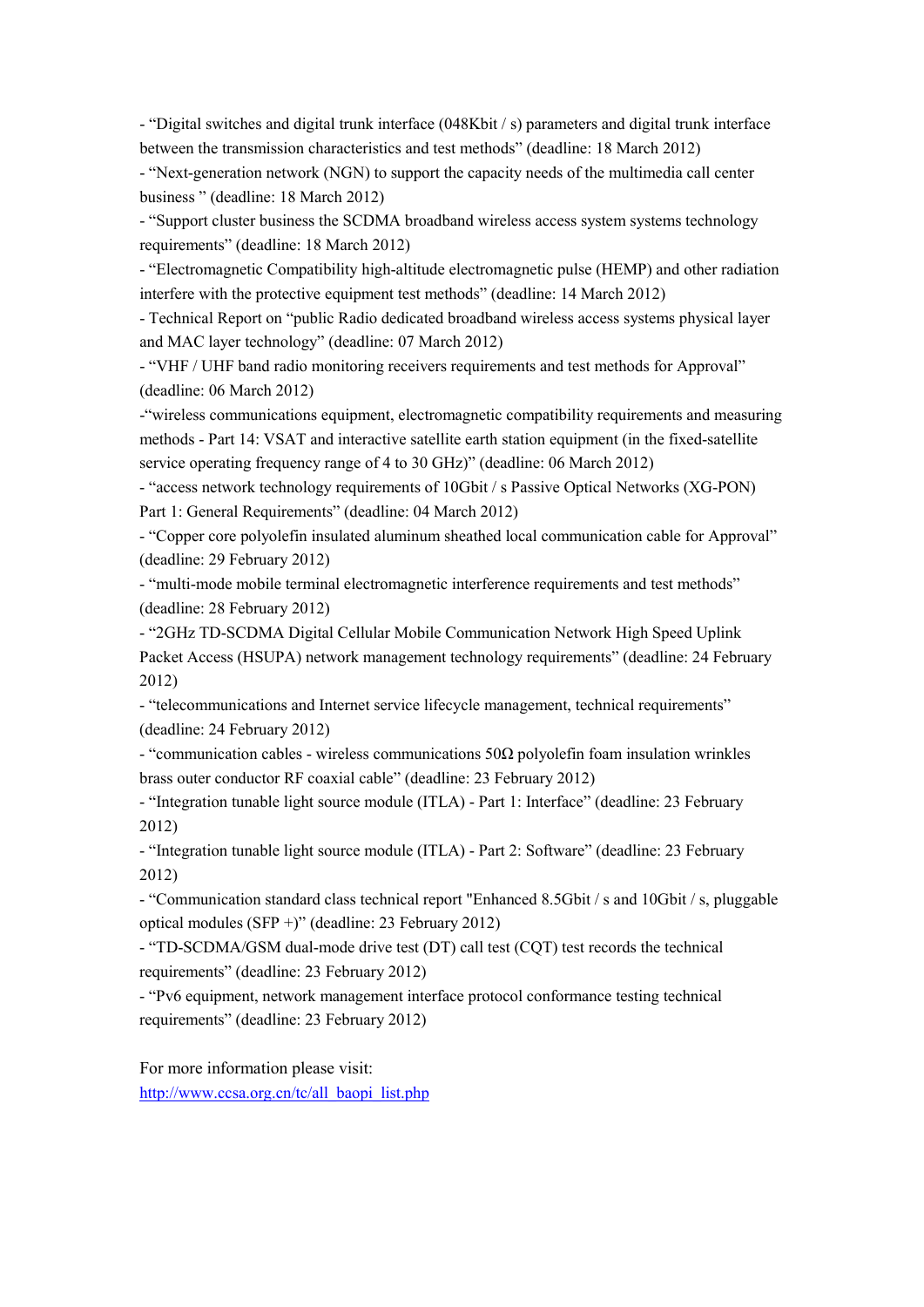#### **MIIT news**

### **MIIT publishes 12th Five Years Plan for IoT, plans standards**

MIIT has published its  $12<sup>th</sup>$  Five Years Plan for the development of the Internet of Things, in which it plans the development of 200 industry and national standards related to IoT technologies by 2015, including system architecture, application interfaces, data formats, information security, network management, smart sensors, UHF and microwave RFID, sensor networks M2M, and service support.

For more information please visit: <http://www.miit.gov.cn/n11293472/n11293832/n11293907/n11368223/14457071.html>

#### **MIIT calls for comments on Industry Entry Standards for Lead-acid Batteries**

The deadline for comments is 9 March. For more information please visit: <http://www.miit.gov.cn/n11293472/n11293832/n12845605/n13916913/14483468.html>

# **MIIT calls for comments on Internet Data Center Technologies and Classification Standards and on Other 3 Standards for Communications Industry**

For more information please visit: [http://gzly.miit.gov.cn:8080/opinion/noticedetail.do?method=notice\\_detail\\_show&noticeid=77](http://gzly.miit.gov.cn:8080/opinion/noticedetail.do?method=notice_detail_show¬iceid=77)

### **MIIT publishes 64 industry standards**

MIIT has published a list of 64 chemical, petrochemical, metallurgy, nonferrous metals industry standards. For more information and to obtain the complete list please visit: [http://gzly.miit.gov.cn:8080/opinion/noticedetail.do?method=notice\\_detail\\_show&noticeid=104](http://gzly.miit.gov.cn:8080/opinion/noticedetail.do?method=notice_detail_show¬iceid=104)

## **MIIT calls for comment on National Standards plan for amendment of 96 electronics industry standards**

For more information please visit: [http://gzly.miit.gov.cn:8080/opinion/noticedetail.do?method=notice\\_detail\\_show&noticeid=82](http://gzly.miit.gov.cn:8080/opinion/noticedetail.do?method=notice_detail_show¬iceid=82)

## **MIIT calls for comment on Safety Requirements for the Use of Lithium Ion Batteries for Portable Electronics and on Other 25 National Standards for Electronics Industry**

For more information please visit: [http://gzly.miit.gov.cn:8080/opinion/noticedetail.do?method=notice\\_detail\\_show&noticeid=84](http://gzly.miit.gov.cn:8080/opinion/noticedetail.do?method=notice_detail_show¬iceid=84)

**MIIT calls for comment on draft Plan for Semiconductor infrared emitting diode Testing Method and other 50 Electronic Industry Standards**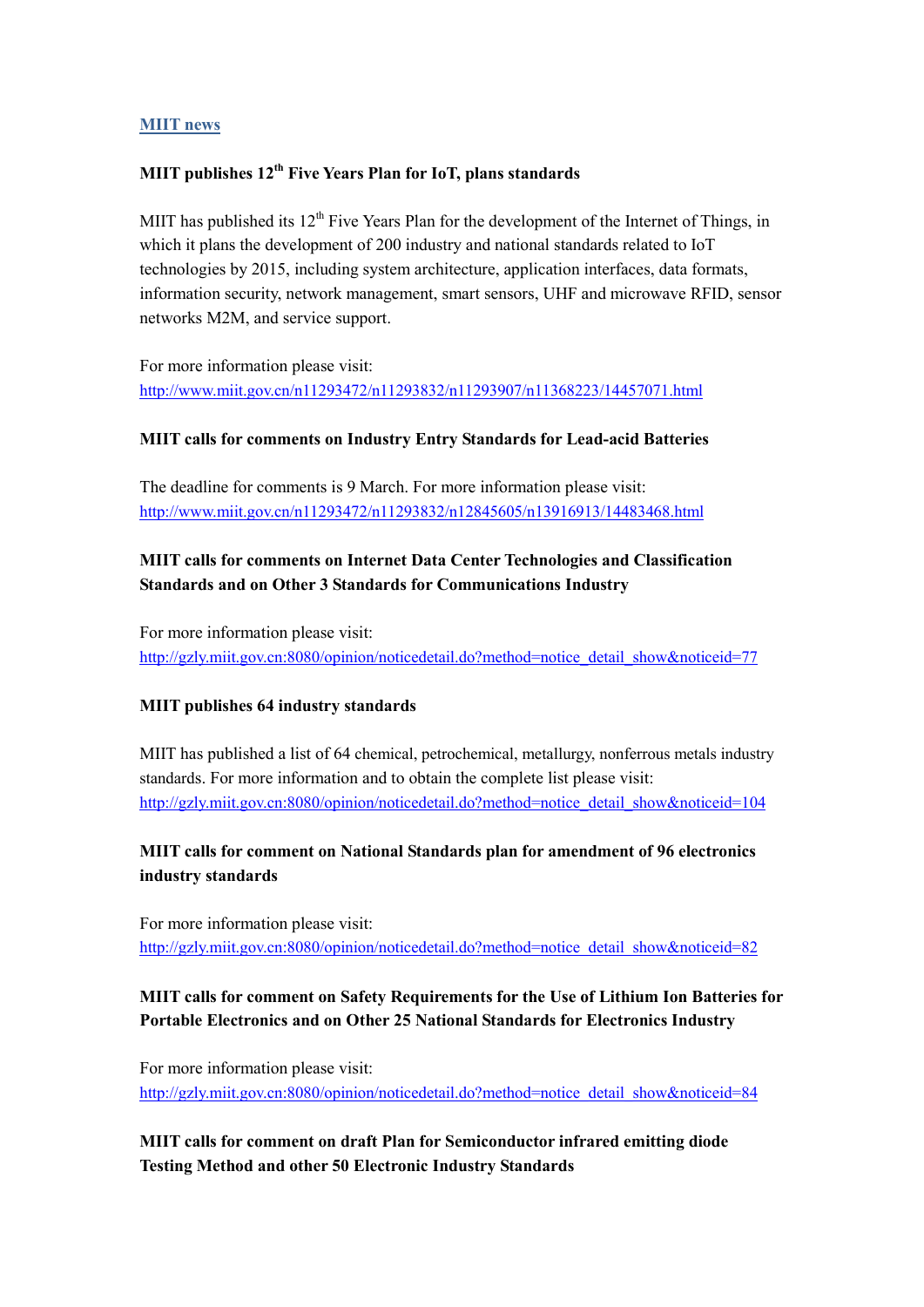The deadline for comments is  $5<sup>th</sup>$  March. For more information please visit: [http://gzly.miit.gov.cn:8080/opinion/noticedetail.do?method=notice\\_detail\\_show&noticeid=81](http://gzly.miit.gov.cn:8080/opinion/noticedetail.do?method=notice_detail_show¬iceid=81)

### **MIIT calls for comment on 13 pharmaceutical equipment industry standards**

For more information please visit: [http://gzly.miit.gov.cn:8080/opinion/noticedetail.do?method=notice\\_detail\\_show&noticeid=86](http://gzly.miit.gov.cn:8080/opinion/noticedetail.do?method=notice_detail_show¬iceid=86)

# **MIIT calls for comment on General Specification for LED Screen and other three Electronic Industry Standards**

The deadline for comments is  $5<sup>th</sup>$  March. For more information please visit: [http://gzly.miit.gov.cn:8080/opinion/noticedetail.do?method=notice\\_detail\\_show&noticeid=83](http://gzly.miit.gov.cn:8080/opinion/noticedetail.do?method=notice_detail_show¬iceid=83)

### **AQSIQ news**

### **ITU approves DTMB as the global standard for digital television**

The Wireless Communications Bureau of the International Telecommunication Union (ITU) has formally adopted as international standards the two standards "terrestrial digital television broadcasting error correction, data framing, modulation and emission methods" and "VHF / UHF (VHF / UHF) band terrestrial digital TV business planning criteria". China's DTMB standards thus officially become international.

For more information please visit: [http://www.aqsiq.gov.cn/zjxw/zjxw/zjftpxw/201202/t20120214\\_208435.htm](http://www.aqsiq.gov.cn/zjxw/zjxw/zjftpxw/201202/t20120214_208435.htm)

### **MEP news**

### **MEP releases national environmental quality standards for ambient air quality**

MEP has released the Ambient Air Quality Standard GB 3095-2012. For more information please visit: [http://www.mep.gov.cn/gkml/hbb/bgg/201203/t20120302\\_224145.htm](http://www.mep.gov.cn/gkml/hbb/bgg/201203/t20120302_224145.htm) 

## **MEP calls for comments on General Technical Standards for Electrical Dust Precipitators**

The deadline for comments is  $20<sup>th</sup>$  March. For more information please visit: [http://www.zhb.gov.cn/gkml/hbb/bgth/201202/t20120216\\_223553.htm](http://www.zhb.gov.cn/gkml/hbb/bgth/201202/t20120216_223553.htm) 

### **MoH news**

#### **MoH calls for comments on two national food safety standards**